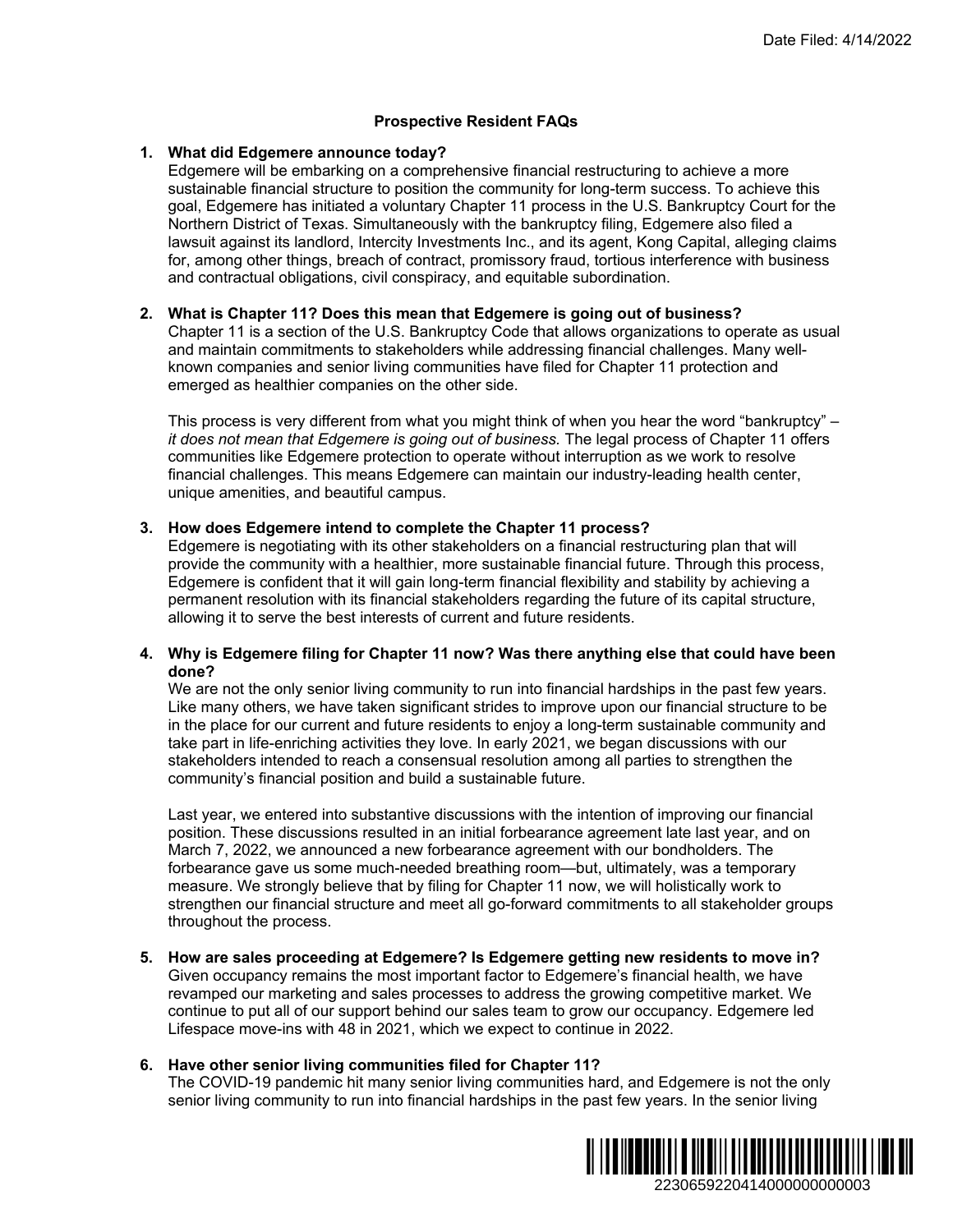space in particular, there are many communities that have filed for Chapter 11 protection recently, including Amsterdam House (New York), the Buckingham (Texas), California-Nevada Methodist Homes (California), Henry Ford Village (Michigan), Hillside Village (New Hampshire), Inverness Village (Oklahoma), Clare Oaks Senior Living (Illinois), the Barrington of Carmel (Indiana) and AltaVita (California). Throughout their processes, each has been able to continue its resident care and experience while addressing their financial challenges, which is our goal as well.

- **7. Is Lifespace Communities included in Edgemere's Chapter 11 filing?**  No.
- **8. How long will this process take? When does Edgemere expect to complete the Chapter 11 process?**

We are working collaboratively with all stakeholders in our Chapter 11 case with the goal of completing this process in a timely fashion, well-positioned for long-term success and a healthier financial future.

#### **9. Will the existing leadership team stay in place?**

Edgemere does not anticipate any leadership changes as a result of this announcement.

## **10. Why is Edgemere taking action against Intercity Investments Inc.?**

Edgemere has filed a lawsuit against Intercity Investments Inc. and its agent, Kong Capital, alleging claims related to their actions over the last year. We believe this is in the best interest of the community and all stakeholders, and we intend to pursue it vigorously. While we can't discuss claims in active litigation, the complaint is filed publicly and you can find a copy of it on the KCC website, http://www.kccllc.net/Edgemere, which has all the bankruptcy filings related to Edgemere.

#### **11. Does this announcement impact my ability to join Edgemere?**

No. As the original Life Care community in Dallas, Edgemere provides a true tradition of lifetime care. Infusing quality into everything we do is in our very foundation—from the work of our passionate team members to the carefully crafted programming of our five-star health services. Our Chapter 11 process will not change that. Whether you are searching for inspired independent living, uplifting assisted living, or compassionate memory care, we are here to serve you or your loved one.

### **12. Will this process impact the cost of living at Edgemere?**

No. We do not anticipate the cost of residency to increase as a result of this process. Fees will continue to be evaluated and adjusted in the normal course of business.

# **13. What are you doing to protect new entrance fees that are paid to Edgemere?**

Entrance fees paid by new residents on or after September 27, 2021 are being held in an escrow account by an independent financial institution to protect the funds throughout Edgemere's restructuring process. Those entrance fees are not comingled with our finances. We understand the importance of our agreements with residents and will be working to achieve their best interests throughout this process accordingly.

**14. I've seen media articles about Edgemere's outstanding entrance fee refund obligations. If I come to Edgemere during the bankruptcy process, will I be able to receive my entrance fee refund as normal once I leave the community?** 

Edgemere is compliant with all its contractual obligations to residents. Entrance fees paid by new residents on or after September 27, 2021 are being held in an escrow account by an independent financial institution to protect the funds throughout Edgemere's restructuring process. Upon resolution from a successful restructuring, escrowed deposits will be released in accordance with the escrow agreement, and any refunds triggered *(meaning the unit has been sold, the new resident entrance fee was received by Edgemere, and a new resident has occupied the unit)* will be paid in accordance with resident agreements. New residents can rest assured knowing that